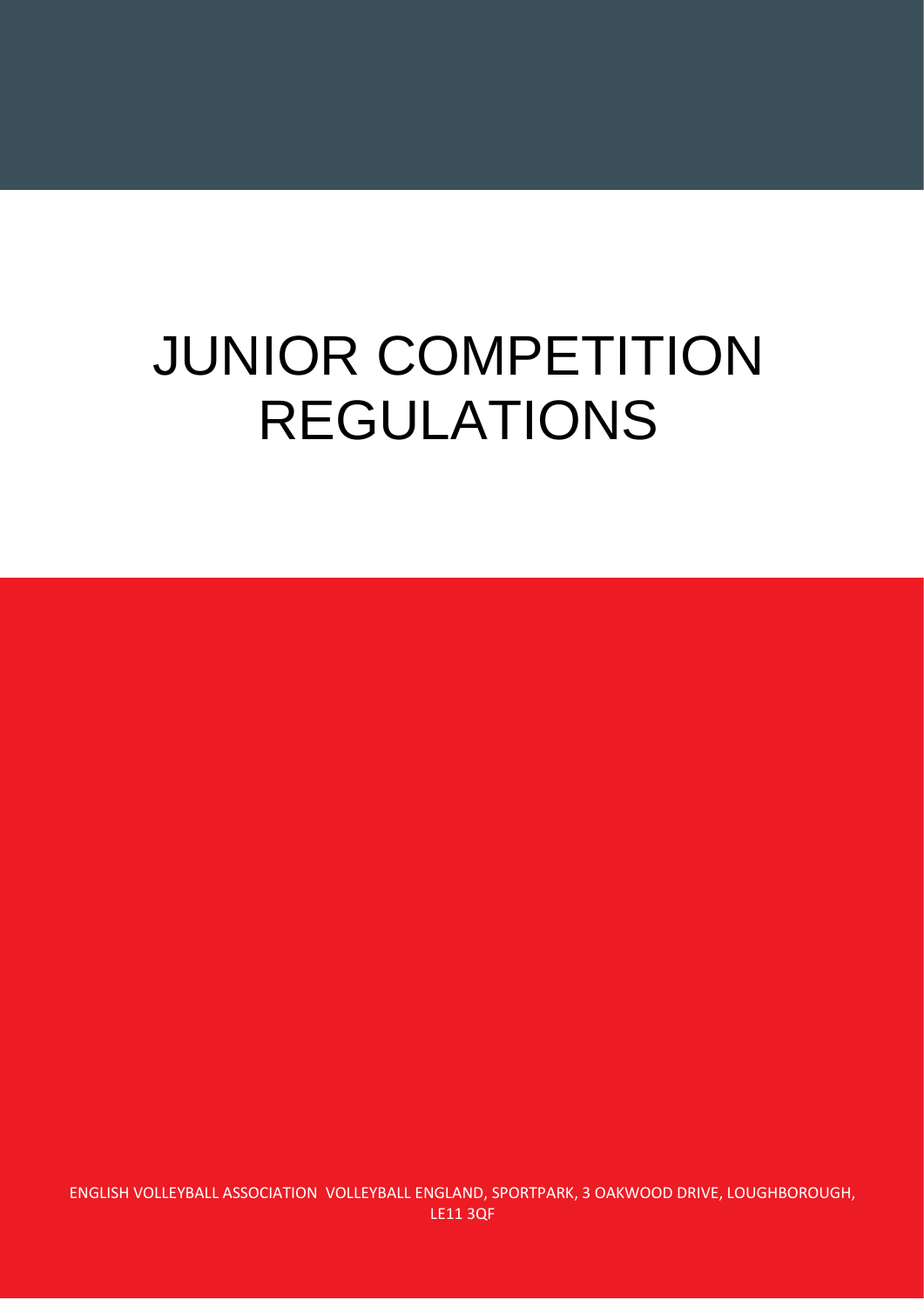## **Contents**

| А.  |  |
|-----|--|
| В.  |  |
| C.  |  |
| D.  |  |
| Е.  |  |
| F.  |  |
| G.  |  |
| Η.  |  |
| I.  |  |
| J.  |  |
| Κ.  |  |
| L.  |  |
| М.  |  |
| N.  |  |
| O.  |  |
| Р.  |  |
| Q.  |  |
| R.  |  |
| S.  |  |
| Τ.  |  |
|     |  |
| U.  |  |
| V.  |  |
| W.  |  |
| Χ.  |  |
| Υ.  |  |
| Z.  |  |
| AA. |  |
| BB. |  |
| CC. |  |
| DD. |  |
| EE. |  |
| FF. |  |
|     |  |
| GG. |  |
| HH. |  |
| Ш.  |  |
| JJ. |  |
|     |  |
|     |  |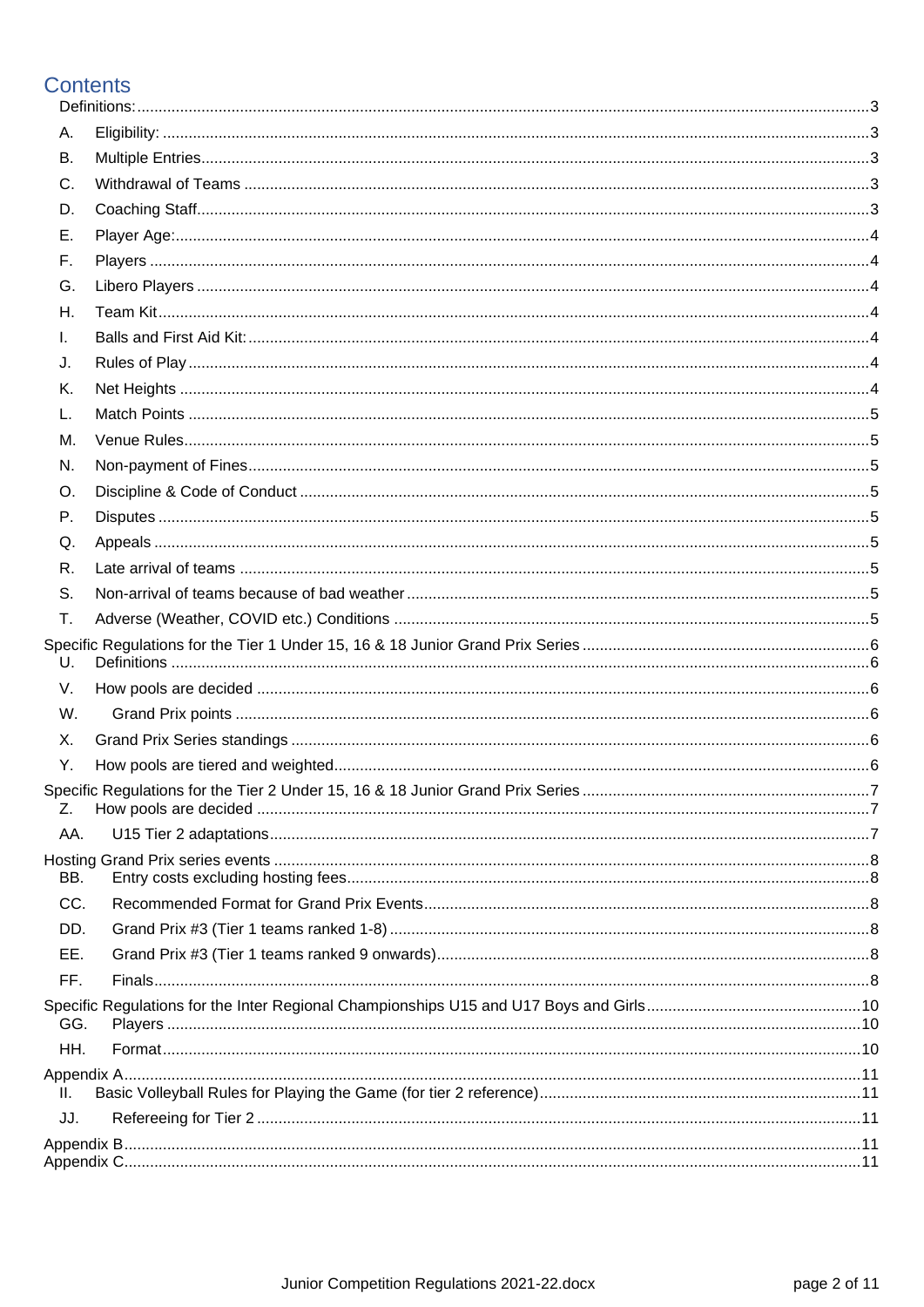### **Competition Philosophy**

Volleyball England encourages a progressive pathway of competitive opportunities for juniors aged 7 to 18 years old irrespective of ability, disability, gender, ethnicity or beliefs.

Competition is one element towards the development of all juniors through volleyball.

The nature of competition is passionate, committed and, on occasions, controversial however an environment of respect, responsibility and reflection must be created and maintained by all involved in every aspect of competition. The interaction between players, coaches, officials, organisers, volunteers and spectators, both on and off court, must always be:

- Respectful: in the language used, support given, actions taken and the care towards the surroundings
- Responsible: in the care of everyone to ensure a safe environment and a positive experience for all
- Reflective: in a calm, constructive, progressive and affirming manner aware that not everyone will be able to perform to the best of their ability all of the time

Through competition juniors are learning the various roles, whether player, coach, official or spectator, and the standards and expectations associated with these roles.

It is for everyone to respect, reflect and be responsible that they continue to enjoy and grow through the challenge of competition in their journey to becoming volleyballers for life.

The FIVB Rules of the Game will apply unless modified by the Regulations below.

Please see [this page](https://www.volleyballengland.org/about_us/about_us_/governance) for details of other relevant governance documents

Please also note that the [NVL regulations](https://www.volleyballengland.org/docs/NVL%20Regulations%202021-22.pdf) also apply to this competition except where modified below

General Regulations applied to all Junior Competitions and Events organised by the Volleyball England. Exceptions can be applied to any Competition or Event in the specific Regulations of that Competition or Event.

Teams are to be entered via VolleyZone [www.volleyzone.co.uk,](http://www.volleyzone.co.uk/) details of which will be sent to all interested teams.

#### <span id="page-2-0"></span>**Definitions:**

- 1. In this document "Organisation" means School, College, Club, or Region. The constituted organisation to which teams belong.
- 2. Unless explicitly described otherwise, "Lead" means, the individual named by the Competitions Working Group as being in charge of the event at any particular location. It could be the organiser of a round, a deputy for the Competition Lead or the Competition Lead him/herself.

#### <span id="page-2-1"></span>**Eligibility:**

1. All Organisations must be currently affiliated to Volleyball England. Which can be done at time of entry

#### <span id="page-2-2"></span>**Multiple Entries**

- 1. Each Grand Prix is an individual event
- 2. An Organisation may enter more than one team in the same Grand Prix. (see appendix B)
- 3. Teams will be named 'A', 'B' in order of strength
- 4. No player may play for more than one team in any one round of a Grand Prix from the same age group
- 5. Players can play in different Grand Prix for different teams. This extends to both Tier 1 and Tier 2
- 6. Matches between teams from the same Organisation in the same pool are played first.

#### <span id="page-2-3"></span>**Withdrawal of Teams**

- 1. Any Organisation wishing to withdraw from any competition it has already entered, at whatever stage of the competition, must give at least 14 days' prior notice, in writing, to the relevant Competition Lead and the Volleyball England HUB. The refund will incur an administration fee of £10.
- 2. Failure to do so may result in that Organisation being required to pay for their share of the hosting costs and no return of the entry fee.
- 3. Teams failing to arrive on the day of the competition will be fined £50.00 dependent on relevant circumstances.

#### <span id="page-2-4"></span>**Coaching Staff**

- 1. All individual schools, academies, and colleges that enter the Age Group competitions must either be coached by a member of staff from that school, academy or college or by a qualified coach who is registered with Volleyball England. It is strongly recommended that any member of a school, academy or college staff who chooses to coach should obtain the Level 2 Volleyball England coaching qualification.
- 2. A qualified coach who is registered with Volleyball England should coach all club teams. It is recommended that the coach should hold at least a Level 2 qualification.
- 3. Coaches must produce their current Volleyball England registration card or number when handing in their team list at the start of each Grand Prix.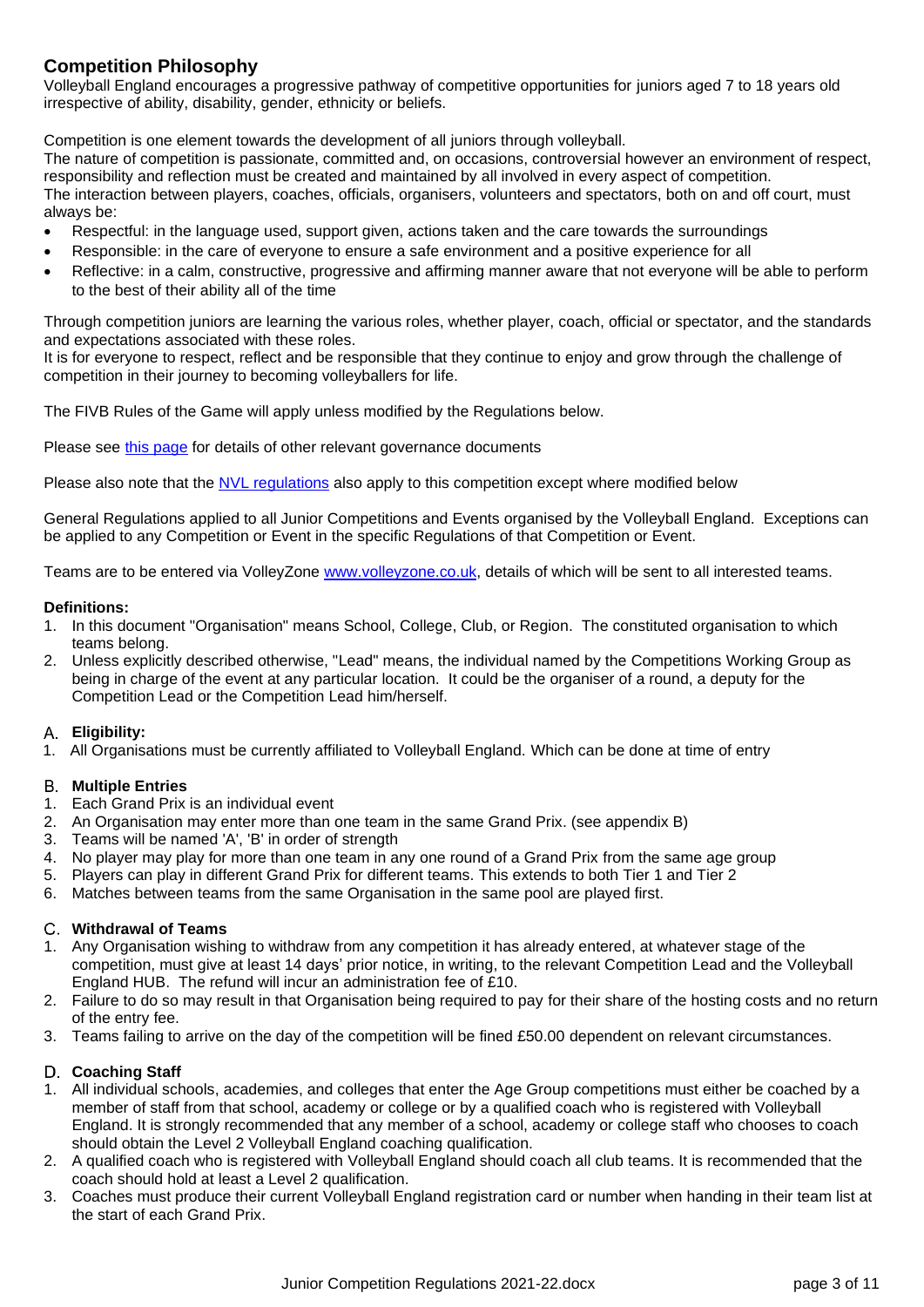- 4. All coaches and bench personnel whether teachers or club coaches should have a completed DBS check, ideally through Volleyball England. Information and guidance about DBS checks is available from [Volleyball England,](http://volleyballengland.org/about_us/safeguarding__club_welfare) please email [safeguarding@volleyballengland.org](mailto:safeguarding@volleyballengland.org) for more information.
- 5. For tier 2 Grand Prix events the team must be accompanied by a competent adult.

#### <span id="page-3-0"></span>**Player Age:**

1. Ages are as at  $1^{st}$  September in the season of the competition, e.g. U15 on  $1^{st}$  September etc. This is in line with School Years. For further details see Appendix C.

#### <span id="page-3-1"></span>**Players**

- 1. Separate competitions for Boys and Girls will be held in all age groups.
- 2. Girls may NOT play in Boys competitions (and vice versa).
- 3. Teams can list up to 12 players in a single match. They are permitted to bring a larger squad to a Grand Prix. If the squad size exceeds 12 the team must submit an individual team sheet for every match.
- 4. All players must be individually registered and aligned to the team on [www.volleyzone.co.uk.](http://www.volleyzone.co.uk/) The cost is £5 per player
- 5. All players must be listed on the team sheet presented at the start of each Grand Prix, with their date of birth clearly shown.
- 6. No player may play for more than one Team in each GP round (per age group).
- 7. Players may play for different Organisations in different competitions (e.g. school 'X' in Under 16 & club 'Y' in the Under 18's). See Appendix B
- 8. It is the team's responsibility to ensure the eligibility of their players competing in the Junior Grand Prix Series. If a team is found to have played an ineligible player in a match that match will be defaulted. It is the responsibility of the team to keep records of all players competing until the next competition season.
- 9. If a player is not in attendance at any specific Grand Prix they must have their name deleted from the team list at the end of the Grand Prix.
- 10. Only players who have been on a validated team sheet in a previous Grand Prix may play in the Final of any Competition.

#### <span id="page-3-2"></span>**Libero Players**

1. In 6v6 competition, teams may list multiple Liberos, and these can be changed between matches. However only 2 can be used in any given match.

#### <span id="page-3-3"></span>**Team Kit**

- 1. Tier 1, shirts (numbered front & back) and shorts should be uniform.
- 2. Tier 2, ideally as above, however, players not in uniform shorts and numbered shirts will be allowed to play.

#### <span id="page-3-4"></span>**Balls and First Aid Kit:**

- 1. Teams should bring their own warm-up balls. If a match ball is not provided, the teams playing should provide a match ball.
- 2. To ensure that the young people get maximum enjoyment it is recommended that an FIVB approved ball is used.
- 3. For under 15 tier 2 competitions reduced weight balls are permitted (see U15 Tier 2 adaptations)
- 4. Each team should bring a first aid kit to all Grand Prix.

#### <span id="page-3-5"></span>**Rules of Play**

1. The games will be played under FIVB rules except where modified by the Volleyball England Regulations of Competition, or the regulations of individual Competitions as indicated below.

#### <span id="page-3-6"></span>**Net Heights**

#### **Tier 1 & 2**

|     | <b>Boys</b> | Girls       |
|-----|-------------|-------------|
| U15 | 2.24 metres | 2.17 metres |
| U16 | 2.35 metres | 2.24 metres |
| U18 | 2.43 metres | 2.24 metres |

#### **Inter-Regionals**

|                 | <b>Boys</b>                    | Girls       |
|-----------------|--------------------------------|-------------|
| U <sub>15</sub> | 2.24 metres                    | 2.17 metres |
| U17             | 2.35 metres $\mid$ 2.24 metres |             |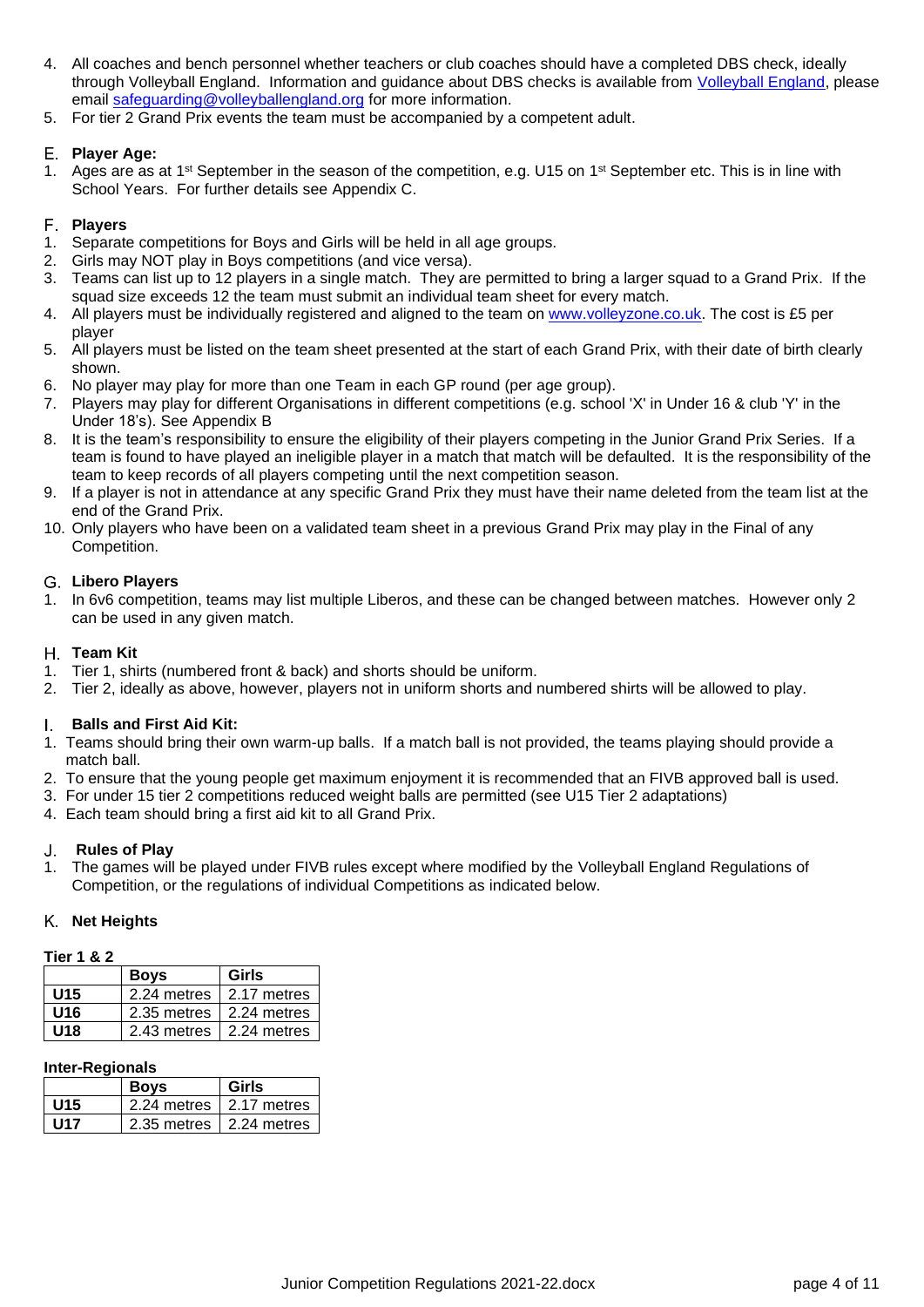#### <span id="page-4-0"></span>**Match Points**

1. Starting point best sets of 3, 25,25,15.

- Competition leads are able to vary this depending on pool size, hall booking and other factors (See Appendix D) In all pool matches, match points will be awarded as follows:
- 1. Win 2 points.
- 2. Lose 0 points.
- 3. Draw (Where appropriate) 1 point.

#### <span id="page-4-1"></span>**Venue Rules**

- 1. All participants should respect the rules of venues in use for events.
- 2. These rules can include:
	- The wearing of footwear with non-marking soles.
		- Taking food into the arena.
	- Drinks should only be carried in non-spill containers.
	- All venues should be left in the same tidy state as found.

#### <span id="page-4-2"></span>**N.** Non-payment of Fines

1. Failure to pay an issued fine may lead to entry being refused from future Volleyball England competitions.

#### <span id="page-4-3"></span>**Discipline & Code of Conduct**

- 1. Any Player, Coach, Bench Personnel or Team Manager expelled or disqualified at any stage of any Junior Competition shall be automatically suspended for the next match in any of the competitions and the matter shall be referred to the Competitions Working Group.
- 2. Please refer to NVL Regulations (Section G. Penalties, Protests and Appeals) for further information

#### <span id="page-4-4"></span>**Disputes**

- 1. In tournament or multi-round style competitions where more than one round is played on either the same day or weekend, in order to complete the day/weekend matches, the decision of the Competition Lead shall be final.
- 2. Any team wishing to dispute the results of matches at any stage of any competition must bring it to the attention of the Competition Lead at the time the result is handed in, and at that time make their protest in writing.
- 3. In the spirit of the competition, we do not expect to see many if any disputes. The primary scenario in which a protest may be entertained is in regards to the age of a player.
- 4. Any Team that wishes to dispute the results of matches (or other matters) at any stage of any competition, shall forward its complaint, in writing, to the Competition Work Stream Lead within 7 days of the dispute. A fee of £100.00 must accompany the letter. The fee will be refunded if the dispute is found in favour of the disputant. Due to the limited time between Grand Prix event, there will be no opportunity to appeal the Competition Work Stream Lead.

#### <span id="page-4-5"></span>**Appeals**

1. Please refer to NVL Regulations (Regulation G 6. Appeals) for further information.

#### <span id="page-4-6"></span>**Late arrival of teams**

- 1. If a team is likely to be late they must notify the Competition Lead at the earliest possible opportunity.
- 2. Where possible the Competition Lead will adapt the order of play to compensate for late arrivals.
- 3. Teams arriving less than 20 minutes late for their first pool match will forfeit the right to time outs in the first set.
- 4. Teams arriving more than 20 minutes late for their first pool match will forfeit the first set to nil. If the team is not ready within a further 20 minutes then they will forfeit the match to nil.

#### <span id="page-4-7"></span>**Non-arrival of teams because of bad weather**

- 1. On the day: If the weather makes travel impossible, the coach should contact the Lead for the Competition by phone as soon as possible.
- 2. If a team fails to arrive at a Grand Prix #1, #2 or #3 event because of bad weather, it will finish bottom of the pool
- 3. If a team fails to arrive at the Inter Regionals or Finals, it will be eliminated.

#### <span id="page-4-8"></span>**Adverse (Weather, COVID etc.) Conditions**

- 1. In the event of a competition being cancelled or a team(s)/player's inability to attend a competition(s) due to circumstances beyond the control of Volleyball England, the Association will not be liable for any costs associated to the team(s) or individuals as a consequence of the cancellation or non-attendance (venue hire, hotel accommodation or transportation etc).
- 2. The competition lead will advise participants as soon as possible of any cancellations or amendments to competitions due to severe weather conditions, safety concerns or any other reason resulting in a competition being cancelled.
- 3. It is the club's responsibility to ensure that any concern over safety and the inability to attend a competition is notified immediately to the competition lead and Volleyball England. Should an event be cancelled, all affected persons must be notified immediately.
- 4. If unsure as to the course of action to take, please seek advice from the Volleyball England Competition and Events team.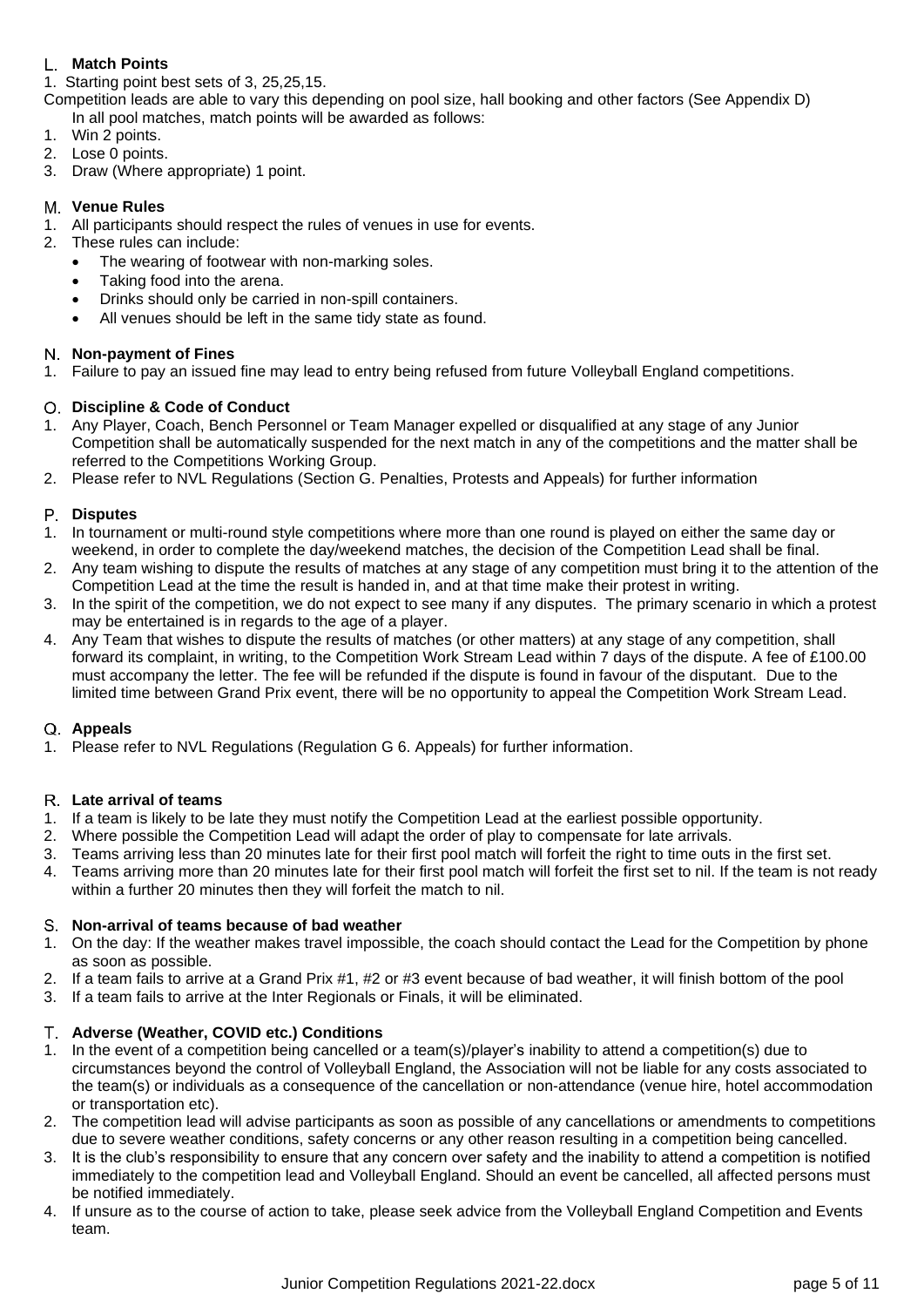#### **Specific Regulations for the Tier 1 Under 15, 16 & 18 Junior Grand Prix Series**

#### <span id="page-5-1"></span><span id="page-5-0"></span>**Definitions**

- 1. *Grand Prix event* A round robin competition where every team will play each other once. Each age group can compete in up to three Grand Prix events across the series.
- 2. *Pool points* The points earned during a Grand Prix event which contribute to the team's position in the Grand Prix.
- 3. *Grand Prix points* The points assigned to each team at the end of each Grand Prix event based on their final position.
- 4. *Grand Prix Series standings* The overall ranking of teams based on their number of accumulated Grand Prix Points
- 5. *Gold/Silver/Bronze Pools* After Grand Prix #1 teams will be assigned into ranked tiers based on their Grand Prix Series standings. Gold being the top tier, silver medium and bronze lower. NB more Pools maybe created if entries warrant it.
- 6. *Weightings*  The multiplication of Grand Prix points to reward teams competing in higher ranked pools as they will be playing stronger opponents

#### <span id="page-5-2"></span>**How pools are decided**

- 1. Grand Prix #1 Teams will be seeded into pools based on their perceived strength.
	- a. Once entries close for Grand Prix #1 a form will be circulated to all entrants asking them to rank all other entrants including themselves
	- b. A committee consisting of Junior Competitions Lead, Competitions Working Group Lead and Volleyball England Strategic Manager will collate this information and select pools.
- 2. Grand Prix #2 –Teams will be allocated into ranked pools based on Grand Prix points from Grand Prix #1
- 3. Grand Prix #3 Teams will be allocated into ranked pools based on accumulated Grand Prix points from Grand Prix #1 and Grand Prix #2
- 4. Teams will be allocated into pools of four where possible. If the entries result in a pool of three or five teams they will be assigned to the lowest ranked pool.

#### <span id="page-5-3"></span>**Grand Prix points**

1. The below table illustrates how Grand Prix points are allocated to teams' final standings in each Grand Prix

| <b>Position</b> | 3 team pool | 4 team pool | 5 team pool |
|-----------------|-------------|-------------|-------------|
| 1st             | 5 points    | 5 points    | 5 points    |
| 2 <sub>nd</sub> | 4 points    | 4 points    | 4 points    |
| 3 <sup>rd</sup> | 3 points    | 3 points    | 3 points    |
| 4 <sup>th</sup> |             | 2 points    | 2 points    |
| 5 <sup>th</sup> |             |             | 1 point     |

#### <span id="page-5-4"></span>**Grand Prix Series standings**

- 1. Shall be decided on total Grand Prix points accumulated across the series.
- 2. If teams are tied, they will be ranked based on sets difference per matches played
- 3. If teams are tied, they will be ranked based on points difference per sets played
- 4. If teams are still tied, they will be ranked based on the result between the teams
- 5. In 4 above the teams haven't played each other the order will be decided on a toss of a coin

#### <span id="page-5-5"></span>**How pools are tiered and weighted**

- 1.  $1<sup>st</sup> 4<sup>th</sup>$  ranked teams based on Grand Prix points will be allocated into the gold pool.
	- a. Grand Prix points in the gold pool will be weighted x2
	- b. Therefore, if a team earns 4 Grand Prix points it will be multiplied to 8.
- 2.  $5<sup>th</sup> 8<sup>th</sup>$  ranked teams based on Grand Prix points will be allocated into the silver pool.
	- a. Grand Prix points in the silver pool will be weighted x1.5
	- b. Therefore, if a team earns 4 Grand Prix points it will be multiplied to 6.
- 3.  $9<sup>th</sup> 12<sup>th</sup>$  ranked teams based on Grand Prix points will be allocated into the bronze pool.
	- a. Grand Prix points in the silver pool will be weighted x1
	- b. Therefore, if a team earns 4 Grand Prix points it will be multiplied to 4.
- 4. Below is an example of how weighted points are practically applied to a four-team pool

| <b>Position</b><br><b>Bronze pool</b> |          | <b>Silver pool</b> | <b>Gold pool</b> |  |
|---------------------------------------|----------|--------------------|------------------|--|
| 1 <sup>st</sup>                       | 5 points | 7.5 points         | 10 points        |  |
| 2 <sub>nd</sub>                       | 4 points | 6 points           | 8 points         |  |
| 3 <sup>rd</sup>                       | 3 points | 4.5 points         | 6 points         |  |
| $\overline{4}$ th                     | 2 points | 3 points           | 4 points         |  |

5. If more than 15 teams are entered into a Grand Prix event a fourth tier may be added as a platinum pool. Points will be weighted x 2.5.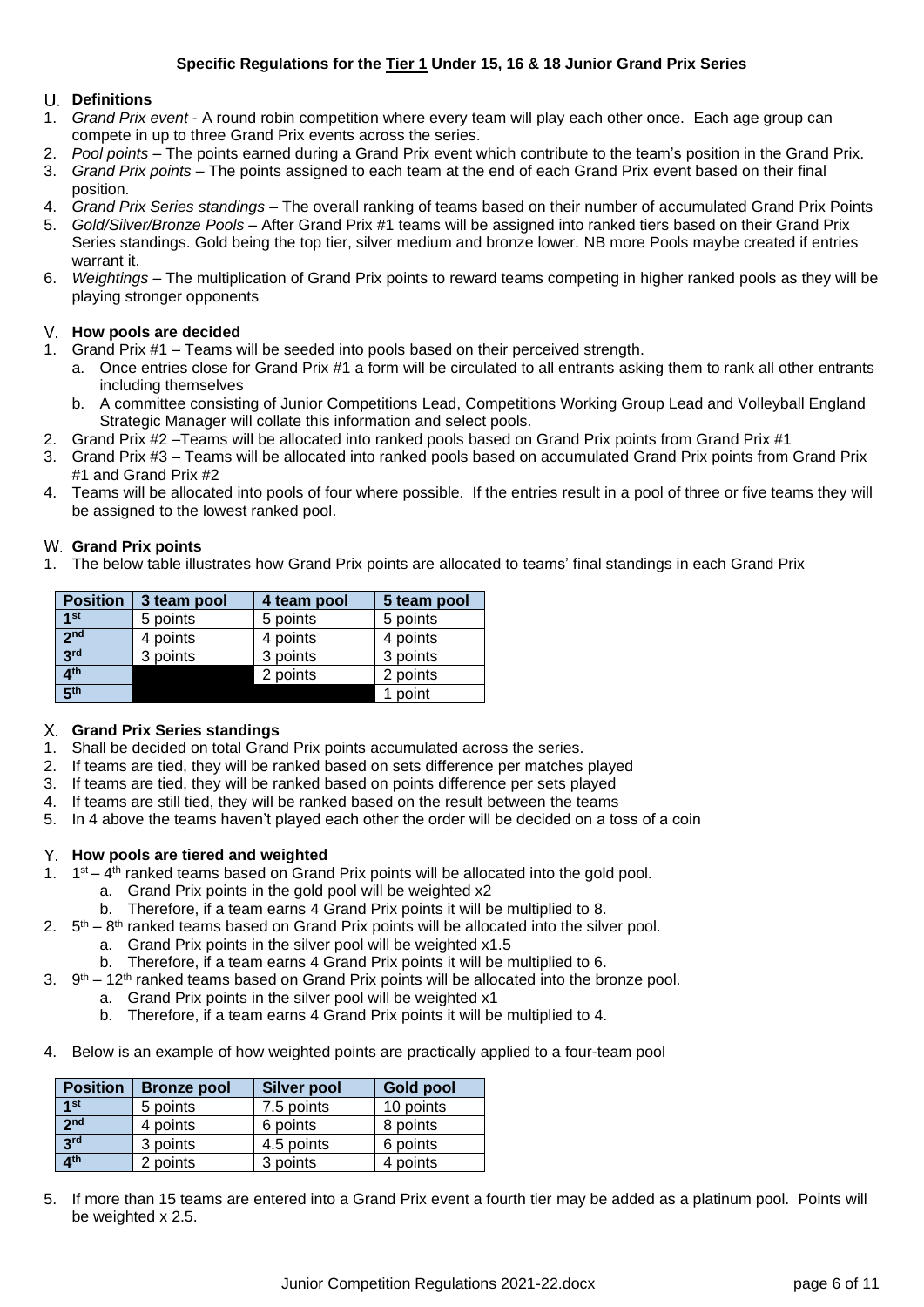#### <span id="page-6-1"></span><span id="page-6-0"></span>**How pools are decided**

- 1. Teams will be seeded into pools based on:
	- a. The geographical location of teams aiming for the least combined travel time
	- b. The availability of hosts to accommodate the pool
- 2. Teams will be allocated into pools of four where possible, however in some circumstances it may only be possible to be a pool of 3 or 5.
- 3. For Grand Prix #3 teams may be allocated into pools covering a larger (sub regional) distance based on their results from the previous two Grand Prix. The decision to change apply this variation will be at the discretion of the Junior Competition Work Stream Lead.

#### <span id="page-6-2"></span>**U15 Tier 2 adaptations**

- 1. The U15 Tier 2 competition will played as in a 4 v 4 format.
- 2. It is recommended that matches are played on badminton courts using the outside tramlines (approx. 13.4m x 6.1m)
- 3. Due to the number of matches being played at once (up to 4 matches in a standard sports hall) we advise the competitions to run using a timed format.
	- a. The timed format will be 3 sets, each of 8 minutes, teams win 3-0 or 2-1. Timing can be adjusted as required.
	- b. One time out is permitted per set when the first team reaches 8 points
	- c. No substitutions are permitted in the last 3 minutes of the set
	- d. When the whistle is blown to signify the end of the set, if the ball is in play the point shall be concluded and counted
	- e. If the teams are tied at the end of the set a final point will be played to decide the winner of that set.
- 4. Teams with more than 4 players in their squad can choose one of the below options for substitutions
	- a. The traditional substitute rule i.e., Player A replaces B and then Player B can only go back on for A
		- b. A rotation system where players rotate off and then rotate back on to serve.
- 5. If a player scores 3 successive serves the team will rotate but keep the serve.
- 6. If a team scores 6 successive serves they will pass the ball to the opposition, the score doesn't change.
- 7. No kicking the ball. The ball can only be played above the waist
- 8. Roles are not specialised to individual players.
- 9. To provide a positive experience to the players we advise the used of softer and lighter volleyballs such as the Go [Spike](https://sportset.com/index.php?id_product=27&id_product_attribute=0&rewrite=go-spike-vsv800-wr-volleyball-england-ball&controller=product) and [Lets Play Volleyball.](https://sportset.com/index.php?id_product=28&id_product_attribute=0&rewrite=lpv-vsv800-wb-volleyball-england-ball&controller=product)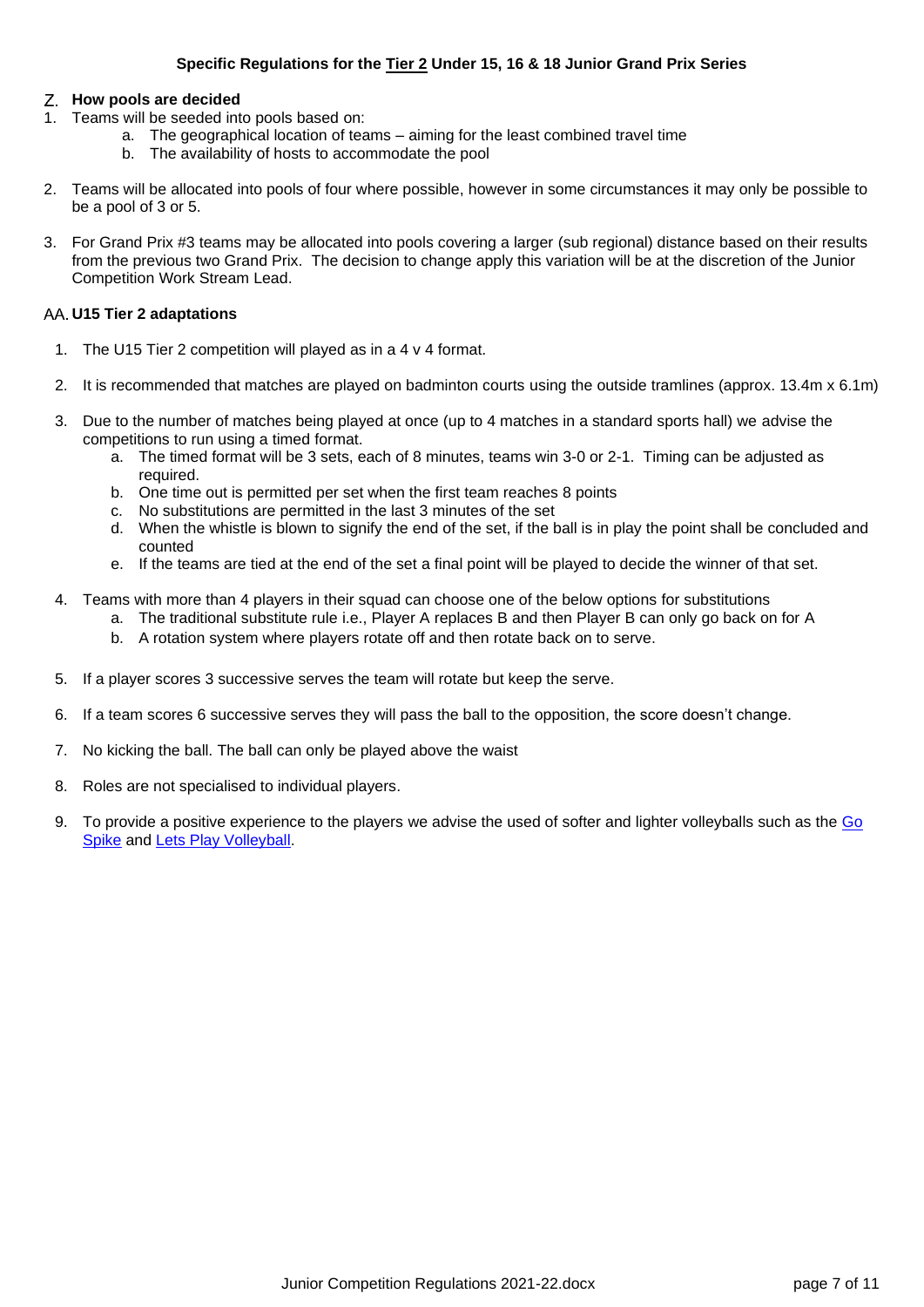#### **Hosting Grand Prix series events**

- <span id="page-7-0"></span>1. Teams entering the Junior Grand Prix Series are asked to voluntarily determine the dates that they can host.
- 2. All Grand Prix series event expect Tier 1 Grand Prix #3 will be hosted by teams
- 3. The costs of hosting will be supported by visiting teams. They will pay the host an amount based on the below criteria:
	- a. 1 court booking 3 team pool = £25 or 33% of the hall hire. Whichever is the cheapest amount.
	- b. 1 court booking 4 team pool = £25 or 25% of the hall hire. Whichever is the cheapest amount.
	- c. 1 court booking 5 team pool =  $£25$  or 20% of the hall hire. Whichever is the cheapest amount.
	- d. 2 court booking 5 team pool = £40 or 20% of the hall hire. Whichever is the cheapest amount.
	- e. 2 court booking 6 team pool =  $£40$  or 16% of the hall hire. Whichever is the cheapest amount.
- 4. The visiting teams are required to pay the hosting fee directly to the host.
- 5. Tier 1 Grand Prix #3 will be hosted by Volleyball England.

#### <span id="page-7-1"></span>**Entry costs excluding hosting fees**

|          | Tier 1        |               |               | Tier 2        |               |               |
|----------|---------------|---------------|---------------|---------------|---------------|---------------|
|          | Grand Prix #1 | Grand Prix #2 | Grand Prix #3 | Grand Prix #1 | Grand Prix #2 | Grand Prix #3 |
| Under 15 | £30           | £30           | £65           | £0            | £15           | £15           |
| Under 16 | £30           | £30           | £65           | £15           | £15           | £15           |
| Under 18 | £30           | £30           | £65           | £15           | £15           | £15           |

- 1. The Competitions Lead shall nominate an organisation to host each pool group on behalf of the Competitions Working Group.
- 2. Tier 1 competitions shall not commence before 11am and tier 2 competitions shall not commence before 10am without the written consent of all participating teams.
- 3. Officials, Linespersons and Scorers shall be organised by the competition host selected from the teams in the pool 4. Ideally, courts in these rounds should conform to Volleyball England specifications as in the Official Rule Book.
- Because of cost implications, however, a good gymnasium may be used.

| <b>Teams in Pool</b>            | <b>Matches</b>                     | <b>Recommended Time</b> |
|---------------------------------|------------------------------------|-------------------------|
|                                 | 3 set matches                      | 4 hours                 |
|                                 | 3 set matches                      | 5 hours                 |
|                                 | 3 set matches reduced to 21 points | 6 hours                 |
| $6(2$ pools of 3)               | 3 set matches                      | 4 hours                 |
| 6 (2 pools of 3) with crossover | 3 set matches                      | 6 hours                 |

#### <span id="page-7-2"></span>**Recommended Format for Grand Prix Events**

Competitions Leads may deviate from the above only with the prior permission of the relevant Competitions Lead. The most important factor, however, is that all matches are completed within the available time.

#### <span id="page-7-3"></span>**Grand Prix #3 (Tier 1 teams ranked 1-8)**

- 1. Will be hosted by Volleyball England at the National Volleyball Centre in Kettering.
- 2. No Pool shall commence before 10.00am without the written consent of all participating teams.
- 3. The top eight teams from the Grand Prix Series standings
- 4. All teams in the Pool shall play each other in a round robin format
- 5. All matches shall be played to the best of three sets.
- 6. Volleyball England will provide qualified 1<sup>st</sup> officials if possible. Teams may be expected to provide competent  $2^{nd}$ officials, live stream scorers, scorers, a covid officer and at least 2 competent linespersons in neutral matches.

#### <span id="page-7-4"></span>**Grand Prix #3 (Tier 1 teams ranked 9 onwards)**

1. Will be hosted by one of the teams involved in the pool (dependant on entries).

#### <span id="page-7-5"></span>**FF.** Finals

- 1. The U18 and U16 Finals shall be the best of 5 sets as per FIVB Rules, the U15 Finals shall be best of 3 sets.
- 2. Volleyball England will provide all Officials after consultation with the Officials Working Group.
- 3. The "3 or 5 ball system" will normally be used.
- 4. The venue shall be decided annually by the Competitions Working Group.
- 5. A Team trophy shall be awarded to the Champions for which they shall be responsible for safe keeping & returning in time for presentation to the following years winners.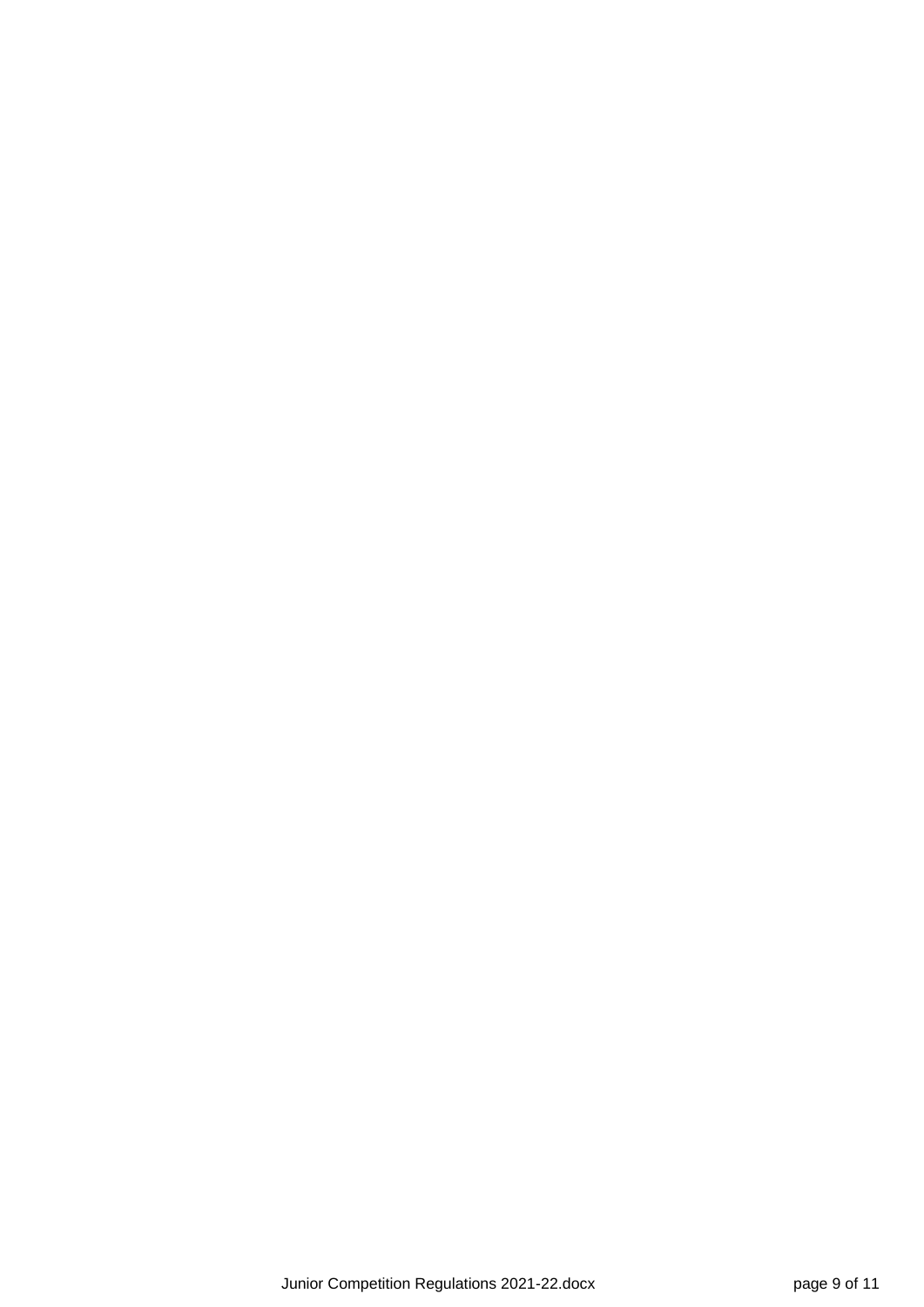#### **Specific Regulations for the Inter Regional Championships U15 and U17 Boys and Girls**

#### <span id="page-9-1"></span><span id="page-9-0"></span> $GG.$ **Players**

- 1. The competition will be 6 v 6 players.
- 2. Players must have a connection to the Region they play for. Either, residence, attending a school, or being registered as a player with a club in the Region.

#### <span id="page-9-2"></span>**Format**

- 1. Each region can enter a maximum of one team per age group / gender.
- 2. The competition format will depend on the number of Teams entered.
- 3. The competition will commence with teams playing in pools. Each team will play each other in a round robin format. The top 2 teams in each pool will progress to a knock out phase to determine overall winners.
- 4. The knockout phase may consist of cross over matches between groups as outlined in the match schedule.
- 5. Matches will immediately follow on from each other. If there is a walk over (due to a region not entering a team), the court will be unavailable for access for 30 minutes after which time the next two teams can use it for warm-up and the next match will begin at the time agreed by the Competition Manager and the 1<sup>st</sup> Referee for the next match.
- 6. After each match, it will be the winning Captain's responsibility to get the score sheet to the Competition Manager.
- 7. For each 20 minutes, a team is not ready to play, after the preceding match has finished, the team will forfeit the set 25-0. The one exception being if a team is playing or officiating on another court.
- 8. Teams will be asked to provide line judges and scorers and in exceptional circumstances a second official when not competing. All should remain neutral in all circumstances.
- 9. Teams will get 10 minutes to warm up on court. 5 minutes general and then 5 over the net. However, at the discretion of the Event Lead this may change taking into account the overall running of the tournament.
- 10. Team lists must be handed in prior to the start of the first match. No amendments may be made to the team sheet after submission.